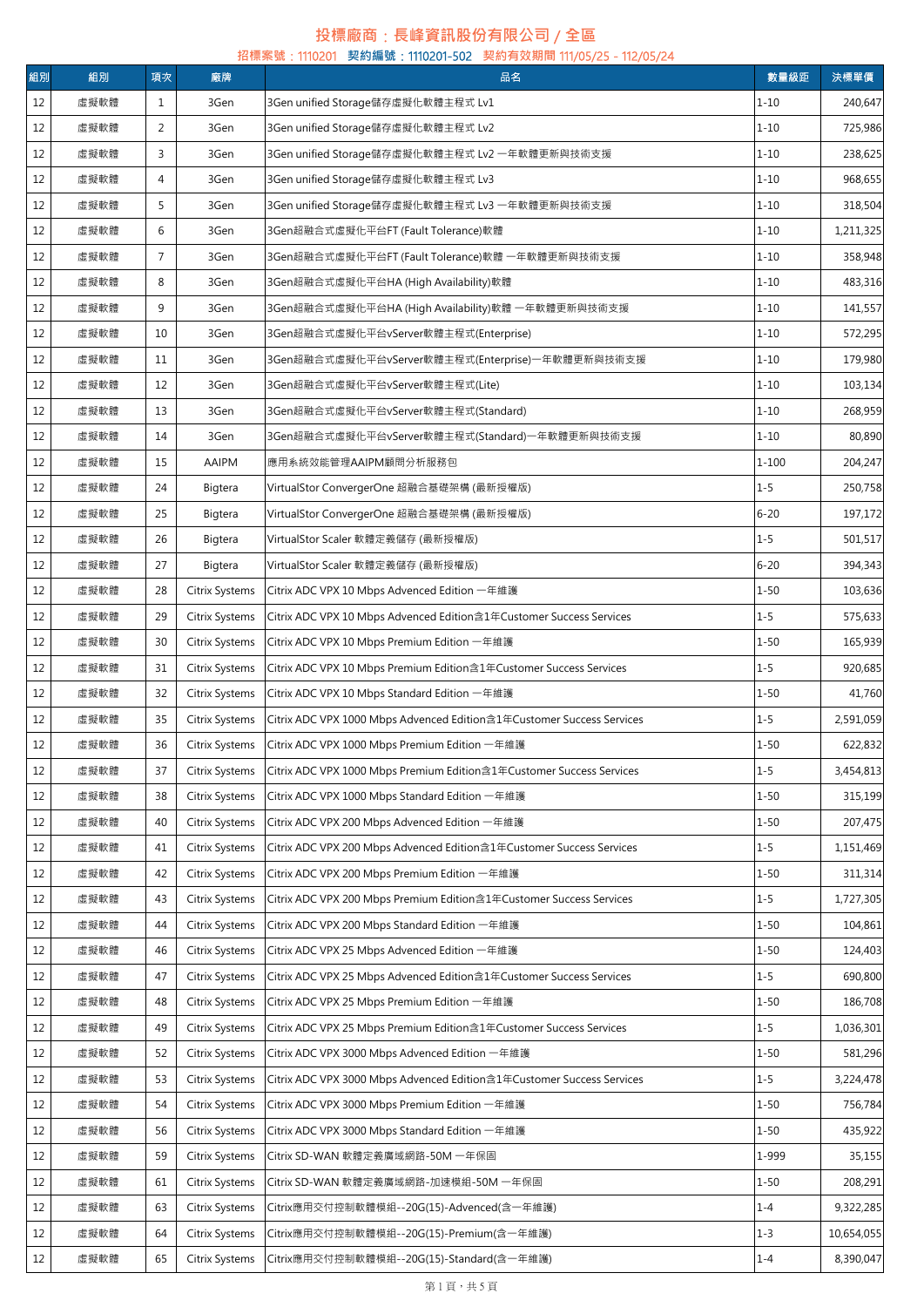| 12 | 虛擬軟體 | 67  | Citrix Systems        | Citrix應用交付控制軟體模組-10G(59)-Advenced一年維護                                 | $1 - 5$    | 432,317    |
|----|------|-----|-----------------------|-----------------------------------------------------------------------|------------|------------|
| 12 | 虛擬軟體 | 68  | Citrix Systems        | Citrix應用交付控制軟體模組-10G(59)-Premium(含一年維護)                               | $1 - 5$    | 5,382,276  |
| 12 | 虛擬軟體 | 69  | Citrix Systems        | Citrix應用交付控制軟體模組-10G(59)-Premium一年維護                                  | $1 - 5$    | 576,491    |
| 12 | 虛擬軟體 | 70  | Citrix Systems        | Citrix應用交付控制軟體模組-10G(59)-Standard(含一年維護)                              | $1 - 5$    | 2,960,161  |
| 12 | 虛擬軟體 | 71  | Citrix Systems        | Citrix應用交付控制軟體模組-10G(59)-Standard一年維護                                 | $1 - 5$    | 316,979    |
| 12 | 虛擬軟體 | 72  | Citrix Systems        | Citrix應用交付控制軟體模組-10G(89)-Advenced(含一年維護)                              | $1 - 5$    | 5,113,153  |
| 12 | 虛擬軟體 | 73  | Citrix Systems        | Citrix應用交付控制軟體模組-10G(89)-Advenced一年維護                                 | $1 - 5$    | 547,656    |
| 12 | 虛擬軟體 | 75  | Citrix Systems        | Citrix應用交付控制軟體模組-10G(89)-Premium一年維護                                  | $1 - 5$    | 691,830    |
| 12 | 虛擬軟體 | 76  | Citrix Systems        | Citrix應用交付控制軟體模組-10G(89)-Standard(含一年維護)                              | $1 - 5$    | 3,767,532  |
| 12 | 虛擬軟體 | 77  | Citrix Systems        | Citrix應用交付控制軟體模組-10G(89)-Standard一年維護                                 | $1 - 5$    | 403,482    |
| 12 | 虛擬軟體 | 78  | Citrix Systems        | Citrix應用交付控制軟體模組-1G(59)-Advenced(含一年維護)                               | $1 - 5$    | 3,363,846  |
| 12 | 虛擬軟體 | 79  | Citrix Systems        | Citrix應用交付控制軟體模組-1G(59)-Advenced一年維護                                  | $1 - 5$    | 360,231    |
| 12 | 虛擬軟體 | 80  | Citrix Systems        | Citrix應用交付控制軟體模組-1G(59)-Premium(含一年維護)                                | $1 - 5$    | 4,709,466  |
| 12 | 虛擬軟體 | 81  | Citrix Systems        | Citrix應用交付控制軟體模組-1G(59)-Premium一年維護                                   | $1 - 5$    | 504,404    |
| 12 | 虛擬軟體 | 82  | Citrix Systems        | Citrix應用交付控制軟體模組-1G(59)-Standard(含一年維護)                               | $1 - 5$    | 2,018,226  |
| 12 | 虛擬軟體 | 83  | Citrix Systems        | Citrix應用交付控制軟體模組-1G(59)-Standard一年維護                                  | $1 - 5$    | 216,057    |
| 12 | 虛擬軟體 | 84  | Citrix Systems        | Citrix應用交付控制軟體模組-20G(15)-Advenced一年維護                                 | $1 - 5$    | 998,726    |
| 12 | 虛擬軟體 | 85  | Citrix Systems        | Citrix應用交付控制軟體模組-20G(15)-Premium一年維護                                  | $1 - 5$    | 1,141,416  |
| 12 | 虛擬軟體 | 86  | Citrix Systems        | Citrix應用交付控制軟體模組-20G(15)-Standard一年維護                                 | $1 - 5$    | 898,843    |
| 12 | 虛擬軟體 | 88  | Citrix Systems        | Citrix應用交付控制軟體模組-20G(89)-Advenced一年維護                                 | $1 - 5$    | 648,577    |
| 12 | 虛擬軟體 | 89  | Citrix Systems        | Citrix應用交付控制軟體模組-20G(89)-Premium(含一年維護)                               | $1 - 4$    | 8,073,516  |
| 12 | 虛擬軟體 | 91  | Citrix Systems        | Citrix應用交付控制軟體模組-20G(89)-Standard(含一年維護)                              | $1 - 5$    | 4,709,466  |
| 12 | 虛擬軟體 | 92  | Citrix Systems        | Citrix應用交付控制軟體模組-20G(89)-Standard一年維護                                 | $1 - 5$    | 504,404    |
| 12 | 虛擬軟體 | 93  | <b>Citrix Systems</b> | Citrix應用交付控制軟體模組-5G(59)-Advenced(含一年維護)                               | $1 - 5$    | 3,767,532  |
| 12 | 虛擬軟體 | 94  | Citrix Systems        | Citrix應用交付控制軟體模組-5G(59)-Advenced一年維護                                  | $1 - 5$    | 342,916    |
| 12 | 虛擬軟體 | 95  | Citrix Systems        | Citrix應用交付控制軟體模組-5G(59)-Premium(含一年維護)                                | $1 - 5$    | 5,113,153  |
| 12 | 虛擬軟體 | 96  | Citrix Systems        | Citrix應用交付控制軟體模組-5G(59)-Premium一年維護                                   | $1 - 5$    | 546,737    |
| 12 | 虛擬軟體 | 97  | Citrix Systems        | Citrix應用交付控制軟體模組-5G(59)-Standard(含一年維護)                               | $1 - 5$    | 2,421,912  |
| 12 | 虛擬軟體 | 99  | Citrix Systems        | Citrix應用交付控制軟體模組(進階應用版)-20G(15)-Premium(含一年維護)                        | $1 - 3$    | 12,651,709 |
| 12 | 虛擬軟體 | 100 | Citrix Systems        | Citrix應用交付控制軟體模組(進階應用版)-20G(15)-Premium一年維護                           | $1 - 5$    | 1,355,450  |
| 12 | 虛擬軟體 | 103 | <b>HPE</b>            | HPE Ezmeral Container Platform / Ezmeral 容器平台                         | $1 - 2$    | 3,790,698  |
| 12 | 虛擬軟體 | 104 | <b>HPE</b>            | HPE Ezmeral Deployment and Integration Service / Ezmeral 部署整合維護工具組    | $1 - 2$    | 908,999    |
| 12 | 虛擬軟體 | 105 | <b>HPE</b>            | HPE ServiceGuard for Oracle Linux                                     | $1 - 2$    | 1,414,560  |
| 12 | 虛擬軟體 | 106 | <b>HPE</b>            | HPE ServiceGuard for RedHat Linux                                     | $1 - 2$    | 1,414,560  |
| 12 | 虛擬軟體 | 116 | Neo SUITE             | Neo SUITE-IDV                                                         | $2 - 1000$ | 5,561      |
| 12 | 虛擬軟體 | 117 | Neo SUITE             | Neo SUITE-VDI                                                         | 2-1000     | 14,722     |
| 12 | 虛擬軟體 | 118 | Neo SUITE             | Neo SUITE-VM                                                          | $1 - 1000$ | 3,620      |
| 12 | 虛擬軟體 | 119 | Neo SUITE             | Neo SUITE-VOI                                                         | $2 - 1000$ | 4,449      |
| 12 | 虛擬軟體 | 120 | Nutanix               | Nutanix 超融合運算平台 Calm自動化管理軟體授權(25VM pack)                              | $1 - 80$   | 454,936    |
| 12 | 虛擬軟體 | 121 | Nutanix               | Nutanix 超融合運算平台 Files 軟體定義檔案儲存軟體 1TB 空間授權                             | 1-500      | 41,479     |
| 12 | 虛擬軟體 | 122 | Nutanix               | Nutanix 超融合運算平台 Flow 軟體定義網路授權                                         | $1 - 10$   | 165,144    |
| 12 | 虛擬軟體 | 123 | Nutanix               | Nutanix 超融合運算平台 Objects 軟體定義物件儲存軟體 10TB 空間授權                          | $1 - 100$  | 252,142    |
| 12 | 虛擬軟體 | 124 | Nutanix               | Nutanix 超融合運算平台Prism Pro管理軟體授權                                        | $1 - 10$   | 186,459    |
| 12 | 虛擬軟體 | 125 | Nutanix               | Nutanix 超融合運算平台管理軟體一年更新與支援                                            | $1 - 10$   | 651,450    |
| 12 | 虛擬軟體 | 126 | Nutanix               | Nutanix 超融合運算平台管理軟體主程式                                                | $1 - 10$   | 2,792,276  |
| 12 | 虛擬軟體 | 127 | Nutanix               | Nutanix 超融合運算平台管理軟體擴充套件                                               | $1 - 10$   | 960,830    |
| 12 | 虛擬軟體 | 128 | Quantum               | Quantum ActiveScale物件導向儲存軟體主程式LV1內建280TB可用空間授權(含三年支援及保固內免費軟<br>體版本升級) | $1 - 10$   | 3,384,253  |
| 12 | 虛擬軟體 | 129 | Quantum               | Quantum ActiveScale物件導向儲存軟體主程式LV2內建718TB可用空間授權(含三年支援及保固內免費軟<br>體版本升級) | $1 - 4$    | 6,491,405  |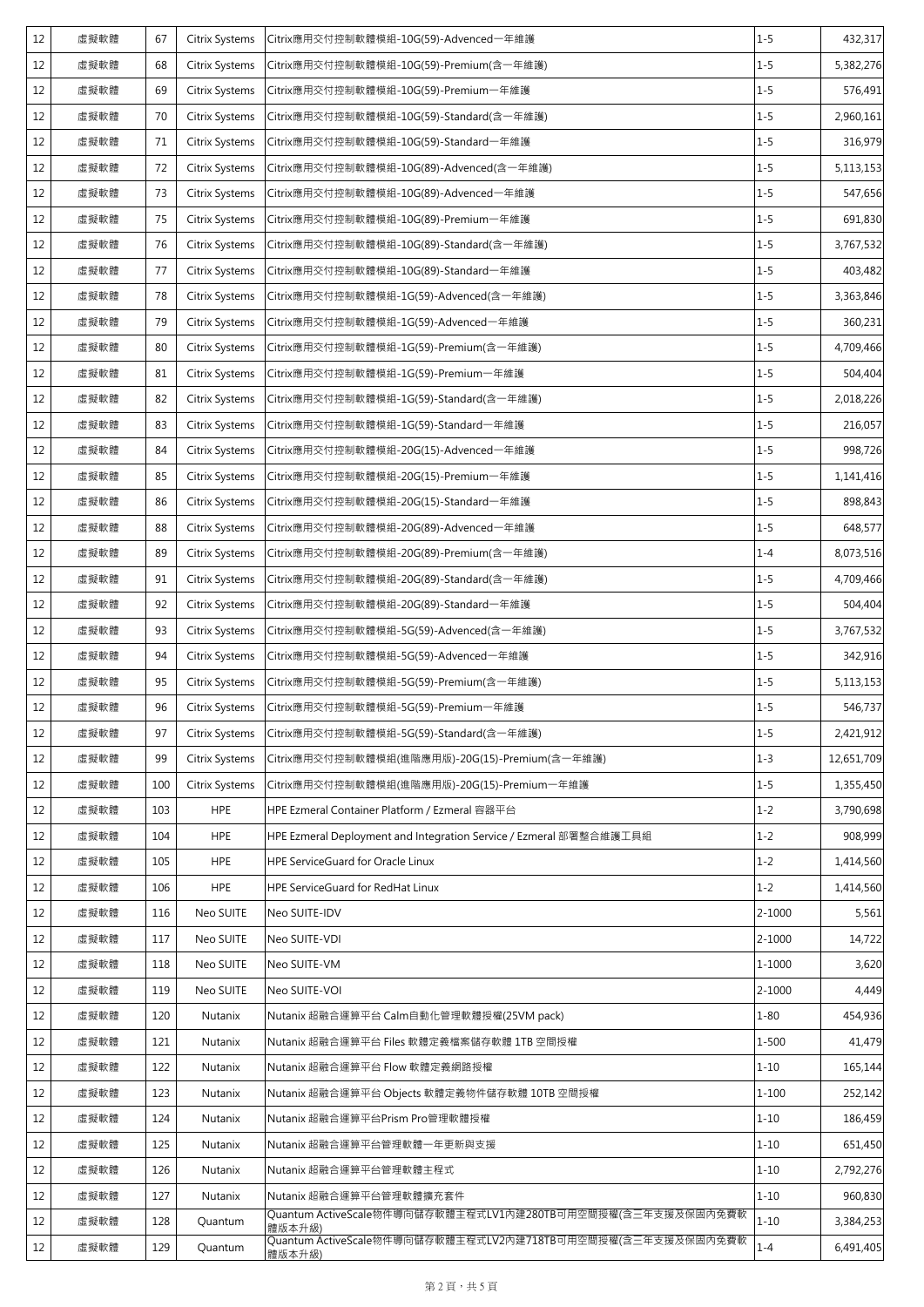| 12 | 虚擬軟體 | 130 | Quantum                        | Quantum ActiveScale物件導向儲存軟體擴充授權LV2內建718TB可用空間授權(含三年支援及保固內免費<br>軟體版本升級)                                                                                        | $1 - 8$   | 5,985,844 |
|----|------|-----|--------------------------------|---------------------------------------------------------------------------------------------------------------------------------------------------------------|-----------|-----------|
| 12 | 虚擬軟體 | 131 | Quantum                        | Quantum StorNext檔案系統,公有或私有雲端空間三年訂閱授權 1TiB(含三年支援及保固内免費軟體版本<br>升級)                                                                                              | 1-10000   | 4,550     |
| 12 | 虛擬軟體 | 132 | Quantum                        | Quantum StorNext檔案系統,磁帶空間三年訂閱授權 1TiB(含三年支援及保固内免費軟體版本升級)                                                                                                       | 1-20000   | 2,275     |
| 12 | 虛擬軟體 | 133 | Quantum                        | Quantum StorNext檔案系統,系統空間三年訂閱授權 1TiB(含三年支援及保固内免費軟體版本升級)                                                                                                       | 1-5000    | 9,100     |
| 12 | 虛擬軟體 | 134 | Quantum                        | Quantum StorNext檔案系統軟體主程式授權(含三年支援及保固內免費軟體版本升級)                                                                                                                | $1 - 10$  | 2,874,414 |
| 12 | 虛擬軟體 | 135 | Rubrik                         | Rubrik CDM data protection 擴充功能 Cloud on 30TB 一年授權 (需有主系統)                                                                                                    | $1 - 100$ | 187,961   |
| 12 | 虛擬軟體 | 136 | Rubrik                         | Rubrik CDM data protection 擴充功能 NAS Direct Archive 10TB 一年授權 (需有主系統)                                                                                          | $1 - 100$ | 48,936    |
| 12 | 虛擬軟體 | 137 | Rubrik                         | Rubrik CDM data protection 擴充功能 Polaris RADAR 30TB 一年授權 (需有主系統)                                                                                               | $1 - 100$ | 224,658   |
| 12 | 虛擬軟體 | 138 | Rubrik                         | Rubrik CDM data protection 超融合主系統(四節點)                                                                                                                        | $1 - 100$ | 3,408,082 |
| 12 | 虛擬軟體 | 139 | Rubrik                         | Rubrik CDM data protection 超融合主系統(四節點) 一年續約授權                                                                                                                 | $1 - 100$ | 672,544   |
| 12 | 虛擬軟體 | 140 | <b>SOITEK</b>                  | VR情境英語教室Client                                                                                                                                                | $1 - 5$   | 1,811,931 |
| 12 | 虛擬軟體 | 141 | <b>SOITEK</b>                  | VR情境英語教室Server                                                                                                                                                | $1 - 5$   | 1,035,389 |
| 12 | 虛擬軟體 | 142 | <b>SOITEK</b>                  | VR魔法英語學院                                                                                                                                                      | 1-1000    | 34,540    |
| 12 | 虛擬軟體 | 143 | <b>SOITEK</b>                  | 虚擬情境系統                                                                                                                                                        | 1-1000    | 21,840    |
| 12 | 虚擬軟體 | 144 | <b>SOITEK</b>                  | 魔法學院管理平台                                                                                                                                                      | $1 - 10$  | 323,559   |
| 12 | 虛擬軟體 | 145 | <b>SOITEK</b>                  | 魔法學院資料管理模組                                                                                                                                                    | 1-1000    | 16,178    |
| 12 | 虛擬軟體 | 146 | <b>SOITEK</b>                  | 魔法學院題庫模組                                                                                                                                                      | 1-1000    | 16,178    |
| 12 | 虛擬軟體 | 155 | <b>Stratus</b><br>Technologies | Stratus Automated Uptime Layer 服務授權                                                                                                                           | $1 - 100$ | 201,921   |
| 12 | 虛擬軟體 | 156 | Teamsoftex                     | EVO Cloud UEFI 雲端管理系統 叢集伺服器擴充套件 2022版                                                                                                                         | $1 - 25$  | 57,949    |
| 12 | 虛擬軟體 | 157 | Teamsoftex                     | EVO Cloud UEFI 雲端管理系統 用戶端 2022版(5pack)                                                                                                                        | $1 - 500$ | 20,121    |
| 12 | 虛擬軟體 | 158 | Teamsoftex                     | EVO Cloud UEFI雲端管理系統 叢集伺服器群組 2022版(3pack)                                                                                                                     | $1 - 25$  | 177,068   |
| 12 | 虛擬軟體 | 159 | Uila                           | 1-yr Annual support for Optional Security Module per CPU socket                                                                                               | 1-1000    | 19,616    |
| 12 | 虛擬軟體 | 160 | Uila                           | 1-yr Annual support for Virtual Smart Tap 虛擬探針 per CPU socket                                                                                                 | 1-900     | 35,693    |
| 12 | 虛擬軟體 | 161 | Uila                           | Optional Security Module per CPU socket                                                                                                                       | 1-450     | 43,377    |
| 12 | 虛擬軟體 | 162 | Uila                           | Virtual Smart Tap 虛擬探針 per CPU socket                                                                                                                         | $1 - 230$ | 86,754    |
| 12 | 虛擬軟體 | 174 | VMware                         | Academic VMware Horizon Apps Advanced Term Edition: 10 Pack (CCU) [一年期授權](含原廠一年支<br>援及保固内軟體免費下載升級)最新版校園授權                                                     | $1 - 99$  | 51,160    |
| 12 | 虛擬軟體 | 175 | VMware                         | Academic VMware Horizon Apps Advanced Term Edition: 10 Pack (CCU) [三個月期授權](含原廠三個<br>月支援及保固內軟體免費下載升級)最新版校園授權                                                   | $1 - 99$  | 15,309    |
| 12 | 虛擬軟體 | 176 | VMware                         | Academic VMware Horizon Apps Advanced Term Edition: 10 Pack (CCU) [三年期授權](含原廠三年支<br>援及保固內軟體免費下載升級)最新版校園授權                                                     | $1 - 99$  | 153,590   |
| 12 | 虛擬軟體 | 177 | VMware                         | Academic VMware Horizon Apps Standard Term Edition: 10 Pack (CCU) [一年期授權](含原廠一年支援<br>及保固内軟體免費下載升級)最新版校園授權                                                     | $1 - 99$  | 38,165    |
| 12 | 虛擬軟體 | 178 | VMware                         | Academic VMware Horizon Apps Standard Term Edition: 10 Pack (CCU) [三個月期授權](含原廠三個月<br>支援及保固內軟體免費下載升級)最新版校園授權                                                   | $1 - 99$  | 11,411    |
| 12 | 虛擬軟體 | 179 | VMware                         | Academic VMware Horizon Apps Standard Term Edition: 10 Pack (CCU) [三年期授權](含原廠三年支援<br>及保固內軟體免費下載升級)最新版校園授權                                                     | $1 - 99$  | 114,606   |
| 12 | 虛擬軟體 | 180 | VMware                         | Academic VMware NSX Network Detection and Response On-Premises for Per Processor (含原廠<br>7*24電話支援及使用期間內軟體免費下載升級)最新版校園授權                                       | $1 - 5$   | 5,733,008 |
| 12 | 虛擬軟體 | 181 | VMware                         | Academic VMware NSX-T Advanced for Desktop: 10 Pack (CCU); (含原廠一年使用權期間 7*24電話支<br>援及保固內軟體免費下載升級)最新版校園授權                                                       | $1 - 20$  | 16,379    |
| 12 | 虛擬軟體 | 182 | VMware                         | Academic VMware NSX-T Advanced for Desktop: 100 Pack (CCU) for 1 year;(含原廠一年使用權期間<br>7*24電話支援及保固內軟體免費下載升級)最新版校園授權                                             | $1 - 20$  | 164,285   |
| 12 | 虚擬軟體 | 183 | VMware                         | Academic VMware NSX-T Advanced per Processor with Advanced Threat Prevention- 1 year term<br>(NSX-T含原廠-年 7*24電話支援及保固內軟體免費下載升級/ add on ATP 為一年期訂閱)最新版校園授權      | $1 - 20$  | 236,529   |
| 12 | 虛擬軟體 | 184 | VMware                         | Academic VMware NSX-T Advanced per Processor with Advanced Threat Prevention-3 year term<br>(NSX-T含原廠三年 7*24電話支援及保固內軟體免費下載升級/ add on ATP 為三年期訂閱)最新版校園授權       | $1 - 20$  | 408,663   |
| 12 | 虛擬軟體 | 185 | VMware                         | Academic VMware NSX-T Enterprise Plus for Desktop: 10 Pack (CCU) for 1 year; (含原廠一年使用權期<br>間7*24電話支援及保固內軟體免費下載升級) 最新版校園授權                                     | $1 - 20$  | 25,297    |
| 12 | 虛擬軟體 | 186 | VMware                         | Academic VMware NSX-T Enterprise Plus for Desktop: 100 Pack (CCU) for 1 year;(含原廠一年使用權<br>期間 7*24電話支援及保固內軟體免費下載升級) 最新版校園授權                                    | $1 - 20$  | 253,473   |
| 12 | 虛擬軟體 | 187 | VMware                         | Academic VMware NSX-T Enterprise Plus per Processor with Advanced Threat Prevention- 1 year<br>term (NSX-T 含原廠-年 7*24電話支援及保固內軟體免費下載升級/ add on ATP 為一年期訂閱)最新版校 | $1 - 20$  | 344,820   |
| 12 | 虛擬軟體 | 189 | VMware                         | Academic VMware Site Recovery Manager Enterprise (25 VM Pack);(含原廠一年 5*12電話支援及保固<br>內軟體免費下載升級) 最新版校園授權                                                        | $1 - 12$  | 385,459   |
| 12 | 虛擬軟體 | 190 | VMware                         | Academic VMware User Environment Manager: 10 Pack (CCU) (含原廠一年 5*12電話支援及保固內軟<br>體免費下載升級) 最新版校園授權                                                              | $1 - 20$  | 15,098    |
| 12 | 虛擬軟體 | 193 | VMware                         | Academic VMware vCloud Suite Advanced (含原廠一年 5*12電話支援及保固內軟體免費下載升級)最新<br>版校園授權                                                                                 | $1 - 20$  | 250,717   |
| 12 | 虛擬軟體 | 194 | VMware                         | Academic VMware vCloud Suite Advanced (含原廠三年 5*12電話支援及保固內軟體免費下載升級)最新<br>版校園授權                                                                                 | $1 - 20$  | 337,270   |
| 12 | 虛擬軟體 | 195 | VMware                         | Academic VMware vCloud Suite Standard(含原廠一年 5*12電話支援及保固內軟體免費下載升級) 最新<br>版校園授權                                                                                 | $1 - 20$  | 172,109   |
| 12 | 虛擬軟體 | 197 | VMware                         | Academic VMware vRealize Automation Advanced (25 OSI Pack)(含原廠一年 5*12電話支援及保固內<br>軟體免費下載升級) 最新版校園授權                                                            | $1 - 20$  | 214,140   |
| 12 | 虛擬軟體 | 198 | VMware                         | Academic VMware vRealize Automation Enterprise (25 OSI Pack) (含原廠一年 5*12電話支援及保固内<br>軟體免費下載升級) 最新版校園授權                                                         | $1 - 20$  | 360,150   |
| 12 | 虛擬軟體 | 200 | VMware                         | Academic VMware vRealize Automation Standard Plus per 25 OSI Pack(含原廠-年 5*12電話支援及<br>保固内軟體免費下載升級)最新版授權                                                        | $1 - 50$  | 190,962   |
| 12 | 虛擬軟體 | 201 | VMware                         | Academic VMware vRealize Log Insight (25 OSI Pack) (含原廠一年 5*12電話支援及保固內軟體免費下<br>載升級) 最新版校園授權                                                                   | $1 - 20$  | 155,087   |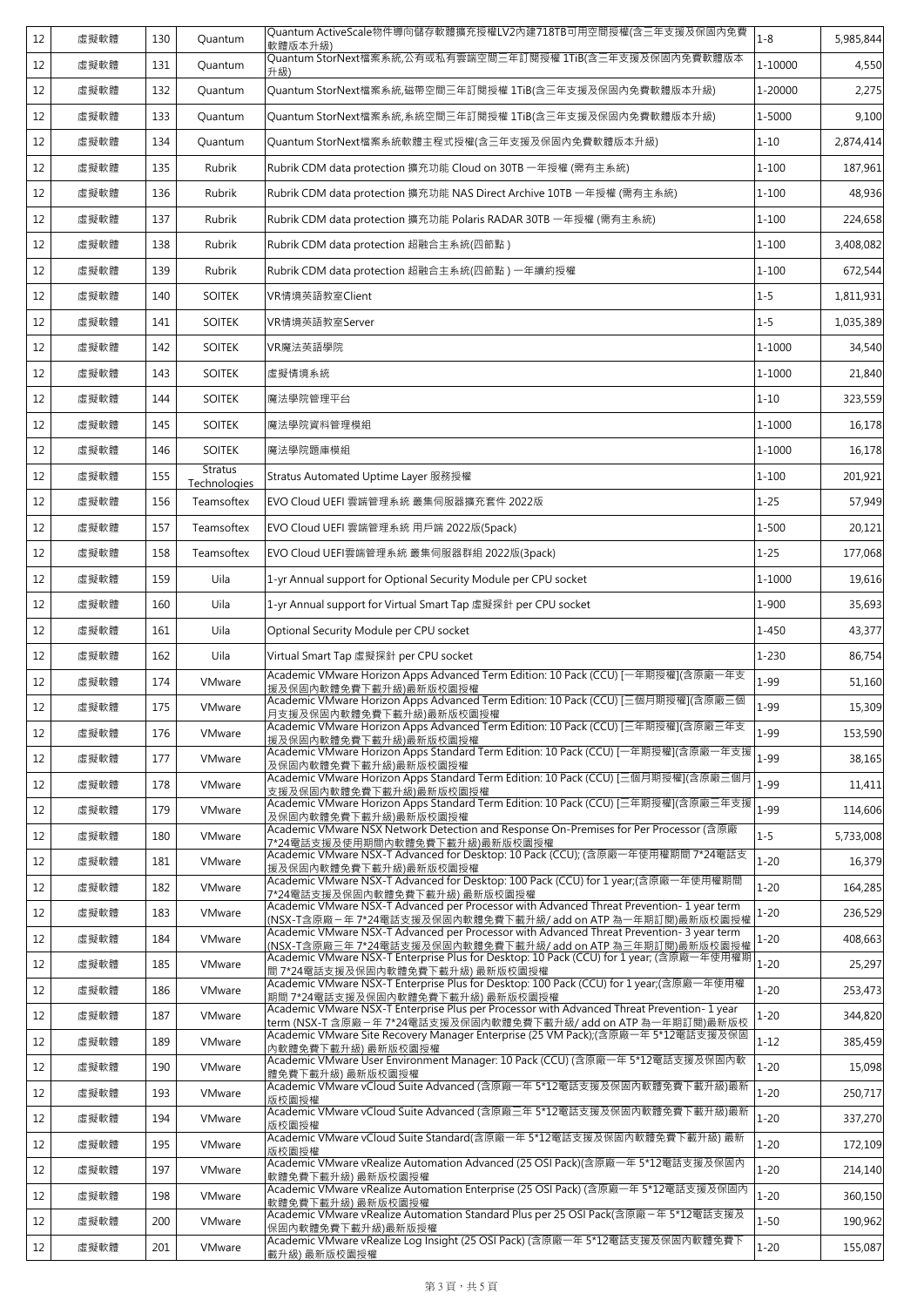| 12 | 虛擬軟體 | 202 | VMware | Academic VMware vRealize Log Insight per CPU (含原廠一年 5*12電話支援及保固內軟體免費下載升<br>級)最新版校園授權                                                                       | $1 - 20$ | 45,519    |
|----|------|-----|--------|------------------------------------------------------------------------------------------------------------------------------------------------------------|----------|-----------|
| 12 | 虛擬軟體 | 204 | VMware | Academic VMware vRealize Operations Advanced (25 OSI Pack) (含原廠一年 5*12電話支援及保固內<br>軟體免費下載升級) 最新版校園授權                                                        | $1 - 20$ | 213,846   |
| 12 | 虛擬軟體 | 205 | VMware | Academic VMware vRealize Operations Advanced (Per CPU) (含原廠一年 5*12電話支援及保固內軟體<br>免費下載升級)最新版校園授權                                                             | $1 - 20$ | 84,052    |
| 12 | 虛擬軟體 | 206 | VMware | Academic VMware vRealize Operations Enterprise (25 OSI Pack) (含原廠一年 5*12電話支援及保固內<br>軟體免費下載升級) 最新版校園授權                                                      | $1 - 20$ | 539,651   |
| 12 | 虛擬軟體 | 208 | VMware | Academic VMware vRealize Operations Manager Advanced per Processor with True Visibility Suite<br>Advanced (含原廠-年 7*24電話支援及保固內軟體免費下載升級)最新版校園授權              | $1 - 50$ | 117,621   |
| 12 | 虛擬軟體 | 209 | VMware | Academic VMware vRealize Operations Manager Enterprise per 25 OSI pack with True Visibility<br>Suite Enterprise (含原廠-年 7*24電話支援及保固內軟體免費下載升級)最新版校園授權        | $1 - 20$ | 667,323   |
| 12 | 虛擬軟體 | 210 | VMware | Academic VMware vRealize Operations Manager Enterprise per Processor with True Visibility Suite<br>Enterprise (含原廠-年 7*24電話支援及保固內軟體免費下載升級)最新版校園授權          | $1 - 50$ | 182.043   |
| 12 | 虛擬軟體 | 211 | VMware | Academic VMware vRealize Operations Standard (25 VM Pack) (含原廠一年 5*12電話支援及保固內軟<br>體免費下載升級) 最新版校園授權                                                         | $1 - 20$ | 91,178    |
| 12 | 虛擬軟體 | 212 | VMware | Academic VMware vRealize Operations Standard (Per CPU) (含原廠一年 5*12電話支援及保固內軟體免<br>費下載升級)最新版校園授權                                                             | $1 - 20$ | 37,914    |
| 12 | 虛擬軟體 | 213 | VMware | Academic VMware vRealize Suite Advanced (Per PLU)(含原廠一年 5*12電話支援及保固內軟體免費T<br>載升級) 最新版校園授權                                                                  | $1 - 20$ | 194,579   |
| 12 | 虛擬軟體 | 214 | VMware | Academic VMware vRealize Suite Enterprise (Per PLU)(含原廠一年 5*12電話支援及保固內軟體免費下<br>載升級) 最新版校園授權                                                                | $1 - 20$ | 240,110   |
| 12 | 虛擬軟體 | 215 | VMware | Academic VMware vRealize Suite Standard (Per PLU) (含原廠一年 5*12電話支援及保固內軟體免費下載<br>升級) 最新版校園授權                                                                 | $1 - 20$ | 113,459   |
| 12 | 虛擬軟體 | 216 | VMware | Academic VMware vSAN Advanced for 1 processor (含原廠一年7*24電話支援及保固內軟體免費下載升<br>級) 最新版校園授權                                                                      | $1 - 20$ | 141.851   |
| 12 | 虛擬軟體 | 217 | VMware | Academic VMware vSAN Advanced for Desktop 10 Pack (CCU) (含原廠一年 5*12電話支援及保固內軟<br>體免費下載升級) 最新版校園授權                                                           | $1 - 20$ | 34,873    |
| 12 | 虛擬軟體 | 219 | VMware | Academic VMware vSAN Enterprise for Desktop 10 Pack (CCU) (含原廠一年7*24電話支援及保固內軟<br>體免費下載升級) 最新版校園授權                                                          | $1 - 20$ | 44,506    |
| 12 | 虛擬軟體 | 220 | VMware | Academic VMware vSAN Standard for 1 processor(含原廠一年 7*24電話支援及保固內軟體免費下載升<br>級) 最新版校園授權                                                                      | $1 - 20$ | 87,601    |
| 12 | 虛擬軟體 | 221 | VMware | Academic VMware vSAN Standard for Desktop 10 Pack (CCU) (含原廠一年7*24電話支援及保固內軟體<br>免費下載升級) 最新版校園授權                                                            | $1 - 20$ | 18,951    |
| 12 | 虛擬軟體 | 222 | VMware | Academic VMware vSphere 7 Bitfusion for 1 processor (含原廠一年 5*12電話支援及保固內軟體免費下<br>載升級) 最新版校園授權                                                               | $1 - 50$ | 6,102     |
| 12 | 虛擬軟體 | 223 | VMware | Academic VMware vSphere Enterprise Plus with VMware NSX-T Advanced per Processor (含原廠<br>年7*24電話支援及保固內軟體免費下載升級) 最新版校園授權                                    | $1 - 20$ | 328,088   |
| 12 | 虛擬軟體 | 224 | VMware | Academic VMware vSphere Enterprise Plus with VMware NSX-T Advanced per Processor (含原廠三<br>年7*24電話支援及保固內軟體免費下載升級) 最新版校園授權                                   | $1 - 20$ | 486,393   |
| 12 | 虛擬軟體 | 225 | VMware | Academic VMware vSphere Enterprise Plus with VMware NSX-T Enterprise Plus per Processor; (含原<br>廠一年 7*24電話支援及保固內軟體免費下載升級) 最新版校園授權                          | $1 - 20$ | 436,379   |
| 12 | 虛擬軟體 | 226 | VMware | Academic VMware vSphere Enterprise Plus with VMware NSX-T Enterprise Plus per Processor;(含原<br>廠三年 7*24電話支援及保固內軟體免費下載升級) 最新版校園授權                           | $1 - 20$ | 646,919   |
| 12 | 虛擬軟體 | 227 | VMware | Academic VMware vSphere Standard for 1 processor(含原廠一年 5*12電話支援及保固內軟體免費下載<br>升級) 最新版校園授權                                                                   | $1 - 20$ | 29,802    |
| 12 | 虛擬軟體 | 228 | VMware | Academic VMware vSphere Standard with VMware NSX-T Advanced per Processor; (含原廠一年<br>7*24電話支援及保固內軟體免費下載升級) 最新版校園授權                                         | $1 - 20$ | 237,378   |
| 12 | 虚擬軟體 | 229 | VMware | Academic VMware vSphere Standard with VMware NSX-T Advanced per Processor: (含原廠三年<br>7*24電話支援及保固內軟體免費下載升級) 最新版校園授權                                         | $1 - 20$ | 355,567   |
| 12 | 虛擬軟體 | 230 | VMware | Academic VMware vSphere Standard with VMware NSX-T Enterprise Plus per Processor; (含原廠三<br>年 7*24電話支援及保固內軟體免費下載升級) 最新版校園授權                                 | $1 - 20$ | 516.093   |
| 12 | 虛擬軟體 | 232 | VMware | Academic VMware Workspace ONE Advanced Perpetual: 1 Device (最低採購量 25 Devices) (含原廠<br>年支援及保固內軟體免費下載升級)最新版校園授權                                              | 25-1000  | 4,104     |
| 12 | 虛擬軟體 | 233 | VMware | <u>年文援及床回内歌履光真 的概元微度观应该通过演</u><br>Academic VMware Workspace ONE Advanced Perpetual: 1 User (最低採購量 25U) (含原廠一年支援及 <sub>25-1000</sub><br>保固内軟體免費下載升級)最新版校園授權 |          | 6,377     |
| 12 | 虛擬軟體 | 234 | VMware | Academic VMware Workspace ONE Standard Perpetual: 1 Device (最低採購量 25 Devices) (含原廠<br>年支援及保固內軟體免費下載升級)最新版校園授權                                              | 25-1000  | 2,581     |
| 12 | 虚擬軟體 | 235 | VMware | Academic VMware Workspace ONE Standard Perpetual: 1 User (最低採購量 25U) (含原廠一年支援及<br>保固内軟體免費下載升級)最新版校園授權                                                      | 25-1000  | 3,132     |
| 12 | 虛擬軟體 | 236 | VMware | 軟體免費下載升級)最新版授權                                                                                                                                             | $1 - 99$ | 68,232    |
| 12 | 虛擬軟體 | 237 | VMware | VMware Horizon Apps Advanced Term Edition: 10 Pack (CCU) [三個月期授權](含原廠三個月支援及保<br>固内軟體免費下載升級)最新版授權                                                           | 1-99     | 20,431    |
| 12 | 虛擬軟體 | 238 | VMware | VMware Horizon Apps Advanced Term Edition: 10 Pack (CCU) [三年期授權](含原廠三年支援及保固內<br>軟體免費下載升級)最新版授權                                                             | $1 - 99$ | 204,806   |
| 12 | 虛擬軟體 | 239 | VMware | VMware Horizon Apps Standard Term Edition: 10 Pack (CCU) [一年期授權](含原廠一年支援及保固內軟<br>體免費下載升級)最新版授權                                                             | $1 - 99$ | 50,905    |
| 12 | 虛擬軟體 | 240 | VMware | VMware Horizon Apps Standard Term Edition: 10 Pack (CCU) [三個月期授權](含原廠三個月支援及保固<br>內軟體免費下載升級)最新版授權                                                           | $1 - 99$ | 15,233    |
| 12 | 虛擬軟體 | 241 | VMware | VMware Horizon Apps Standard Term Edition: 10 Pack (CCU) [三年期授權](含原廠三年支援及保固內軟<br>體免費下載升級)最新版授權                                                             | 1-99     | 152,826   |
| 12 | 虛擬軟體 | 242 | VMware | VMware Horizon for Linux:10 Pack (CCU); (含原廠一年支援及保固內軟體免費下載升級) 最新版校園授權  1-20 .                                                                              |          | 74,419    |
| 12 | 虛擬軟體 | 243 | VMware | VMware Horizon for Linux:10 Pack (CCU); (含原廠三年支援及保固內軟體免費下載升級) 最新版校園授權                                                                                      | $1 - 20$ | 110,996   |
| 12 | 虛擬軟體 | 244 | VMware | VMware NSX Network Detection and Response On-Premises for Per Processor (含原廠 7*24電話支<br>援及使用期間內軟體免費下載升級)最新版授權                                              | $1 - 4$  | 9,555,051 |
| 12 | 虛擬軟體 | 246 | VMware | VMware NSX-T Advanced for Desktop: 100 Pack (CCU) for 1 year; (含原廠使用權一年期間 7*24 電話<br>支援及保固內軟體免費下載升級)最新版授權                                                  | 1-20     | 273,857   |
| 12 | 虛擬軟體 | 248 | VMware | VMware NSX-T Advanced per Processor with Advanced Threat Prevention- 3 year term (NSX-T含原<br>廠三年 7*24電話支援及保固内軟體免費下載升級/add on ATP 為三年期訂閱)最新版授權              | $1 - 20$ | 578,447   |
| 12 | 虛擬軟體 | 249 | VMware | VMware NSX-T Advanced per Processor; (含原廠一年7*24電話支援及保固內軟體免費下載升級)最新版<br>授權                                                                                  | $1 - 20$ | 291,651   |
| 12 | 虛擬軟體 | 250 | VMware | <br>VMware NSX-T Enterprise Plus for Desktop: 10 Pack (CCU) for 1 year; (含原廠一年使用權 7*24電話支<br>援及保固內軟體免費下載升級)最新版授權                                           | $1 - 20$ | 42,199    |
| 12 | 虛擬軟體 | 251 | VMware | VMware NSX-T Enterprise Plus for Desktop: 100 Pack (CCU) for 1 year (含原廠一年使用權期間7*24電<br>話支援及保固內軟體免費下載升級)最新版授權                                              | $1 - 20$ | 422,492   |
| 12 | 虛擬軟體 | 252 | VMware | VMware NSX-T Enterprise Plus per Processor with Advanced Threat Prevention- 1 year term (NSX-T<br>含原廠–年 7*24電話支援及保固內軟體免費下載升級/ add on ATP 為一年期訂閱)最新版授權      | $1 - 20$ | 514,604   |
| 12 | 虛擬軟體 | 253 | VMware | VMware NSX-T Enterprise Plus per Processor with Advanced Threat Prevention-3 year term (NSX-T<br>含原廠三年 7*24電話支援及保固內軟體免費下載升級/ add on ATP 為三年期訂閱)最新版授權       | $1 - 20$ | 789,933   |
| 12 | 虛擬軟體 | 254 | VMware | VMware NSX-T Enterprise Plus per Processor; (含原廠一年7*24電話支援及保固內軟體免費下載升級)最<br>新版授權                                                                           | $1 - 20$ | 450,903   |
| 12 | 虛擬軟體 | 255 | VMware | VMware NSX-T Professional per Processor; (含原廠一年7*24電話支援及保固內軟體免費下載升級)最新<br>版授權                                                                              | $1 - 20$ | 212,025   |